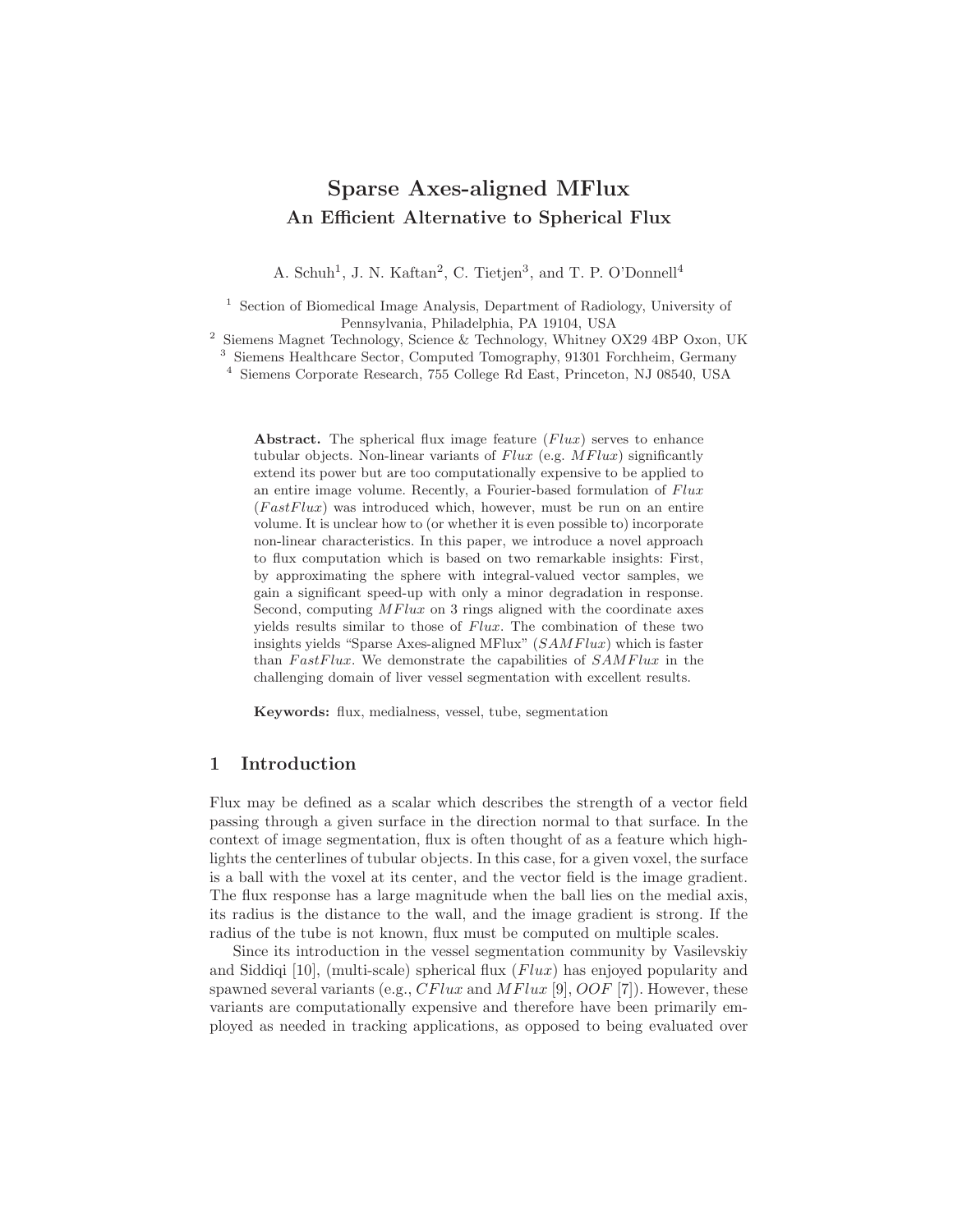an entire image volume. Law and Chung [8] proposed a much faster method for computing  $Flux$  in the Fourier domain  $(FastFlux)$ . However, their approach requires flux to be computed over the entire volume and it is unclear if it can incorporate the powerful features that distinguish the variants above (e.g., the non-linearity of  $MFlux$ ).

In this paper, we introduce a novel non-linear method for flux computation, "Sparse Axes-aligned MFlux"  $(SAMFlux)$  which is faster than  $FastFlux$  and could be run on an entire volume. However, it is computed in the *spatial* domain, and therefore can be run in selected regions only.  $SAMFlux$  is based on two unexpected observations: First, by replacing real-valued vectors sampling the surface of the sphere with rounded-off integral-valued vectors, we benefit from a significant speed-up in computation with minimal loss in response. This is due to the redundancy in the resulting samples and the elimination of the need for interpolation. Second, computing flux over 3 rings (great circles on the sphere) aligned with the coordinate axes yields similar results.

We establish the speed and effectiveness of our observations by applying it to the challenging domain of liver vessel segmentation. The vessels of the liver perfuse through the entire organ and are manifold in number; a typical venous CT Angiography (CTA) of a liver highlights well over 100 vessels of varying sizes. We applied our method to the entire liver (and only the liver) and compared it to  $Flux$  (and  $FastFlux$ ) and its variants  $CFlux$  and  $MFlux$ .

# 2 Related Work

The vessel-enhancing features in the literature fall broadly into three categories: hessian-based, ray casting-based, and gradient-based (see [9] for an excellent overview of this topic). The hessian-based methods [2] have the disadvantage that they are sensitive to noise. This is due to the potential inclusion of neighboring structures from the computation of second derivatives. In addition, eigen decomposition for those methods requiring it is computationally expensive. The ray casting-based techniques [3] have high accuracy, but generally also require long computation times. The last category contains  $Flux$  and its variants.

Flux and its variant  $CFlux$  may be described by the same equation (1). While Flux is evaluated over a sphere (cf. Fig 1b),  $CFlux$  is evaluated over a ring (cf. Fig 1c). CFlux was designed for tracking: the intention is to evaluate it in directions,  $d$ , to determine the local path of the tubular object. At position,  $p$ , Flux or CFlux may be written as (ignoring  $d$  for the Flux formulation)

$$
(C)Flux\left(\boldsymbol{p};\boldsymbol{d},r\right) = \frac{1}{N} \sum_{i=1}^{N} \left\langle \nabla I_{\sigma} \left(\boldsymbol{p} + \boldsymbol{x}_{i}^{\boldsymbol{d},r}\right), -\boldsymbol{n}_{i}^{\boldsymbol{d},r} \right\rangle \tag{1}
$$

where  $\nabla I_{\sigma}$  is the image gradient at a scale  $\sigma$  and N the number of "boundary" samples",  $(x, n)$ <sup>d,r</sup>, where x is the boundary offset relative to the center of the sphere with radius  $r$  and  $n$  is the outward surface normal (cf. Fig 1a).

 $MFlux$  (the " $M$ " stands for minimal) was designed to avoid high flux responses when only one side of the ring was in contact with a gradient (this could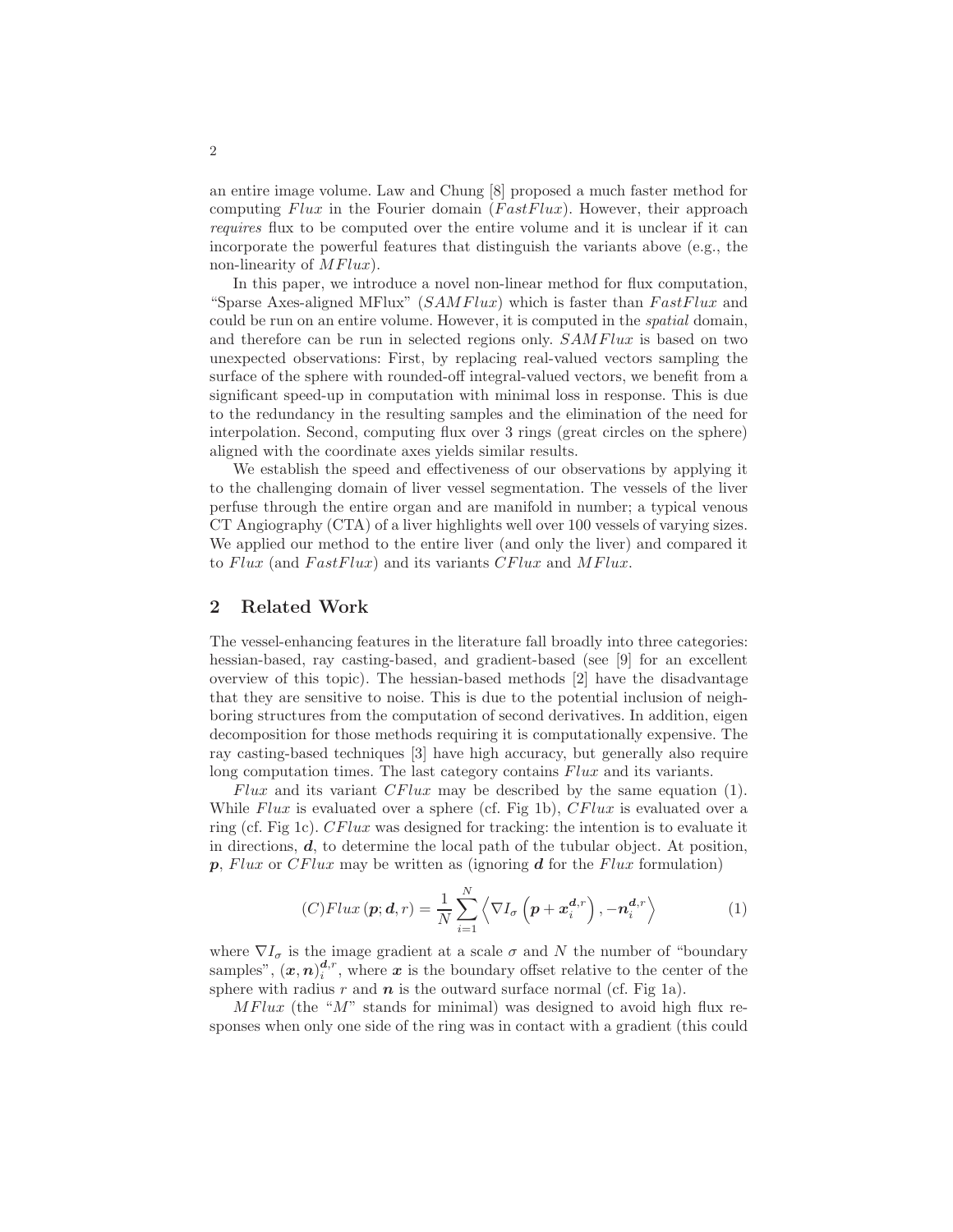

Fig. 1: (a) Components of Eqs 1 & 2. (b) Flux. (c) CFlux. (d)  $SAMFlux$ .

happen when that gradient was very strong). Therefore, the  $MFlux$  score is the sum of the minima of the pairs  $\langle \nabla I_{\sigma} (p + x), -n \rangle$  on opposite points. In this sense, it may be considered non-linear.  $MFlux$  may hence be written as

$$
MFlux(\mathbf{p}; \mathbf{d}, r) = \frac{2}{N} \sum_{i=1}^{\frac{N}{2}} \min \left( \left\langle \nabla I_{\sigma} \left( \mathbf{p} + \mathbf{x}_{i}^{\mathbf{d}, r} \right), -\mathbf{n}_{i}^{\mathbf{d}, r} \right\rangle, \left\langle \nabla I_{\sigma} \left( \mathbf{p} + \mathbf{x}_{i+\frac{N}{2}}^{\mathbf{d}, r} \right), -\mathbf{n}_{i+\frac{N}{2}}^{\mathbf{d}, r} \right\rangle \right) . \tag{2}
$$

# 3 Method

We introduce two approaches for increasing the efficiency of flux. The first applies to any non-Fourier-based flux feature, for example, Flux, CFlux, or MFlux. In this first approach, as opposed to conventional flux, we replace real-valued offsets  $x$  by integer-valued offsets  $\tilde{x}$  corresponding to the nearest voxel positions. Normals, n, with values equal to specific x's are recomputed as  $\tilde{n} = \tilde{x}/\|\tilde{x}\|$ . This discretization of offsets and normals results in different values of  $(x, n)$ rounding off to the same values  $(\tilde{x}, \tilde{n})$ . The resulting redundancies may come from the different positions on the same sphere (ring) or even different spheres (rings). Therefore, we identify the set of "unique boundary samples",  $(\tilde{x}, \tilde{n})_k$ , for a particular  $p$  and compute the dot products at these samples only once. Most often, this reduces the number of dot product computations significantly. The computation of flux is now divided into two steps as shown in Alg 1: Step 1, the computation of dot product values; Step 2, the evaluation of the sum in either  $(1)$  or  $(2)$  at different scales, r (and in multiple directions, d, for CFlux or MFlux). For each discrete sample  $(\tilde{x}, \tilde{n})_i^{d,r}$ , a reference to the memory for the dot product value,  $dp_k$ , to be evaluated at the unique sample  $(\tilde{x}, \tilde{n})_k$  with equal offset  $\tilde{x}$  is reserved. Another advantage over the conventional implementation is that Step 1 can easily be accelerated using Single Instruction, Multiple Data (SIMD) operations such as the Streaming SIMD Extensions (SSE) [4]. This allows the evaluation of four dot products at a time.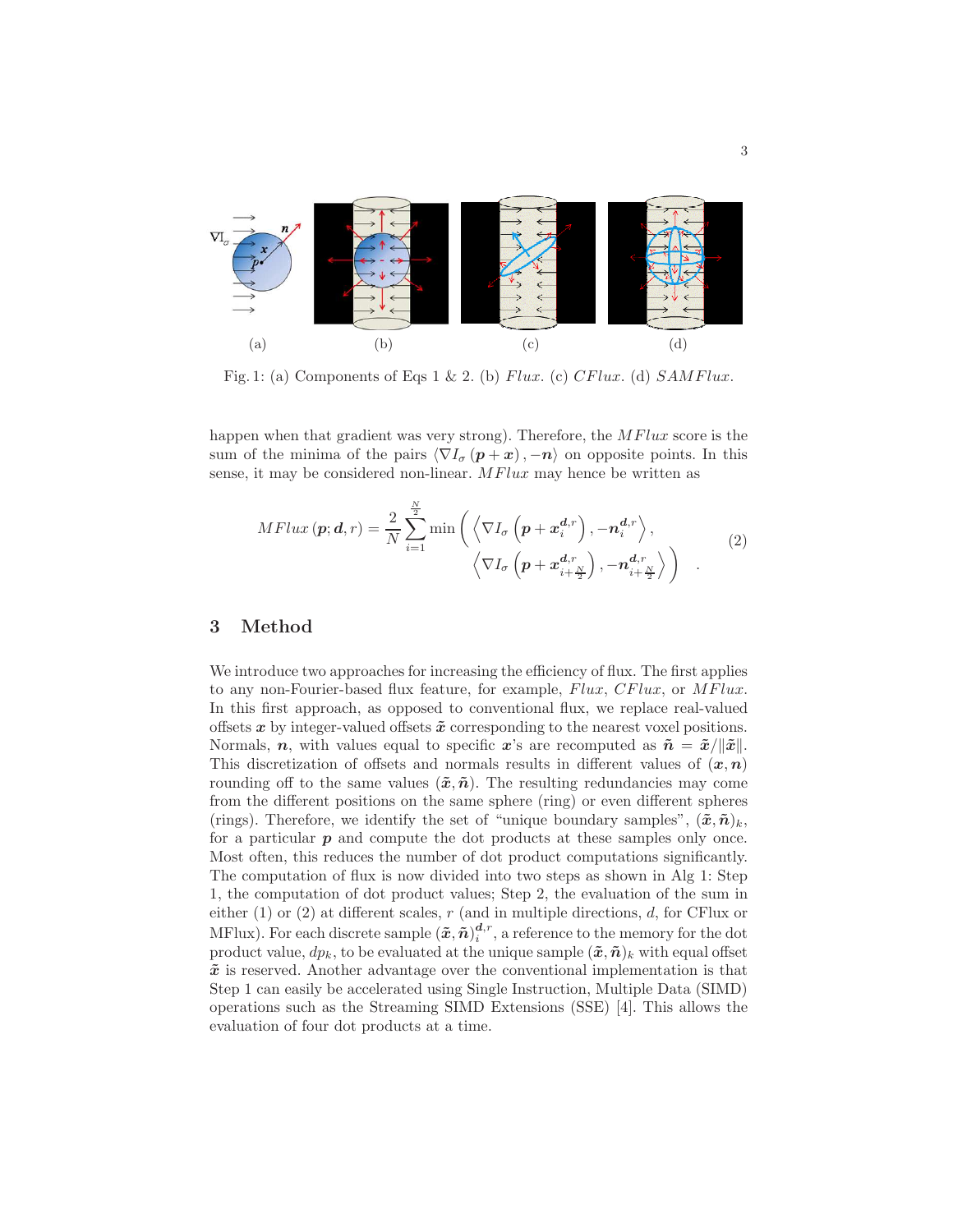Alg. 1 Efficient Implementation for Flux Computation.

// Step 1: Evaluate dot products (four at a time using SSE). for each unique boundary sample  $(x, n)_k$  do  $dp_k = \langle \nabla I_{\sigma}(\mathbf{p} + \mathbf{x}_k), \mathbf{n}_k \rangle$  $(dp_k$  is stored in pre-allocated list) end // Step 2: Evaluate flux.  $flux (p) = -\infty$ for each direction d and radius r do  $tmp = (C|M)Flux(p; d, r)$ (where the in Step 1 (pre-)computed dot product values  $dp_k$  are used) if  $tmp > flux(p)$  then  $flux(p) = tmp$ end end

The second approach to increase the efficiency of flux applies to  $Flux$  (as well as CFlux and MFlux when the latter two are evaluated in multiple directions to cover an entire sphere). By evaluating flux in just three directions aligned with the coordinate axes, we are able to achieve results similar to a more densely sampled evaluation. Therefore, we define a new variant of Flux named SAMFlux. In order for it to be robust against noise and the presence of other, non-tubular structures, we utilize the non-linear  $MFlux$  and thus write  $SAMFlux$  as

$$
SAMFlux\left(\boldsymbol{p};r\right) = \max_{\boldsymbol{d}\in\{e_x,e_y,e_z\}} MFlux\left(\boldsymbol{p};\boldsymbol{d},r\right) \tag{3}
$$

where  $e_x, e_y$ , and  $e_z$  are the orthogonal basis vectors of the Cartesian coordinate system of the image volume. In other words,  $SAMFlux$  is the MFlux feature (with integral vector efficiencies described above) evaluated in the axial, coronal, and sagittal viewing directions, where the three oriented responses are combined using the maximum operator. Multi-scale  $SAMFlux$  calculated over a set of radii  $\mathcal R$  is computed as

$$
SAMFlux\left(\boldsymbol{p}\right) = \max_{\boldsymbol{r}\in\mathcal{R}} SAMFlux\left(\boldsymbol{p};\boldsymbol{r}\right) \tag{4}
$$

### 4 Results

We evaluated the flux-based features at multiple scales (radii 2, 3, 4, and 5 mm) on 43 CTA liver datasets of varying quality, extent of disease, and protocol. All scans were routinely acquired on Siemens equipment at different clinical sites. Slice thickness ranged from 0.8-1.5 mm. We computed all gradient images at a scale  $\sigma$  of 2 mm after the liver was segmented and areas of liver lesions and intense Lipiodol uptake were removed automatically [5]. Fig 2 compares the feature responses on an exemplary coronal slice, where 39 orientations, d, were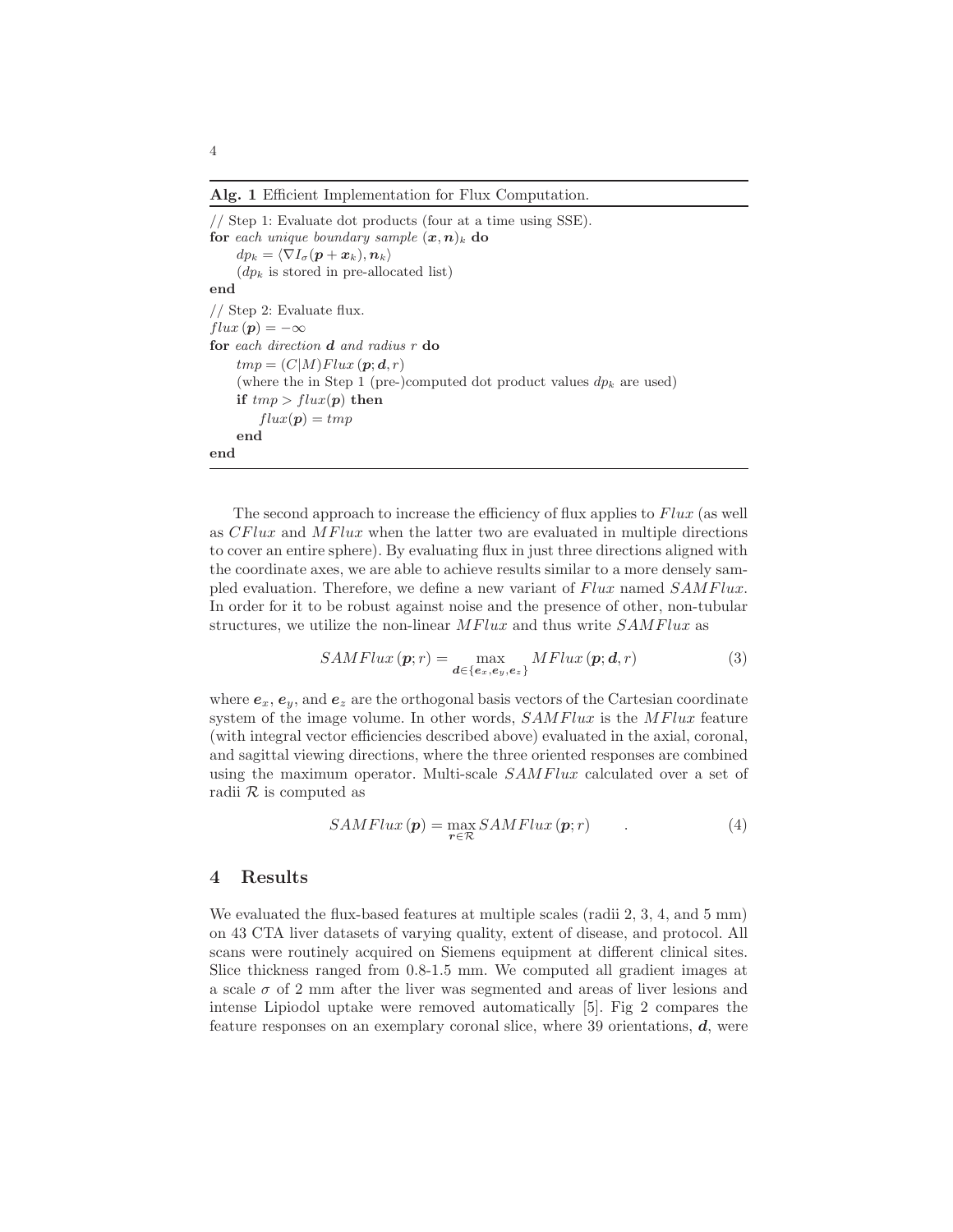considered in case of CFlux and MFlux. It is clearly observable that  $SAMFlux$ is similar to Flux, but is more concentrated near the medial axis.



Fig. 2: (a) Image intensities (with lesion near bottom removed). (b) Maximum  $Flux. (c) Maximum CFlux. (d) Maximum MFlux. (e) Maximum SAMFlux.$ 

To judge relative speed, we compared running times measured for 10 volumes on a machine equipped with an Intel Xeon X5570 CPU and 18 GB of RAM. Running times of the conventional implementation (which tri-linearly interpolates the gradient field) and our proposed implementation (which uses integervalued boundary offsets and no interpolation) are summarized for the different flux variants in Table 1b. Table 1a demonstrates the reduction in the number of dot product computations when employing our proposed efficiencies. Table 2 compares the running times of our proposed implementation of Flux to both the conventional implementation and  $FastFlux$ . It is important to note that both our proposed and the conventional implementation are run on the liver only, processing whole slices by separate threads, whereas the Fourier-based  $FastFlux$ needs to be computed over the entire volume (i.e., the bounding box of the liver).

| conventional proposed |     |   | feature              | PI          | CI | $\frac{PI}{CI} \cdot 100\%$ |
|-----------------------|-----|---|----------------------|-------------|----|-----------------------------|
| 3058                  | 750 |   | Flux                 |             |    | $ 0.4438 2.495 $ 17.79%     |
| 839                   | 623 |   | CFlux                | 1.975 20.52 |    | $9.625\%$                   |
| 445                   | 415 |   | <b>MFlux</b>         | 2.160 23.01 |    | 9.387%                      |
| 248                   | 232 |   | SAMFlux 0.2582 1.623 |             |    | $15.91\%$                   |
| a l                   |     | b |                      |             |    |                             |

Table 1: (a) The number of dot product computations necessary when using our proposed approach versus the conventional approach. (Total numbers of boundary samples on spheres with radii 1, 2, 3, 4, and 5 mm sampled with different accuracies; voxel size  $1x1x2$  mm<sup>3</sup>.) (b) Running times (in seconds) per  $512x512$  voxels based on proposed  $(PI)$  and conventional  $(CI)$  implementation.

Having established the speed of SAMFlux, we turn our attention to evaluating the relative quality of its response. We performed an assessment of feature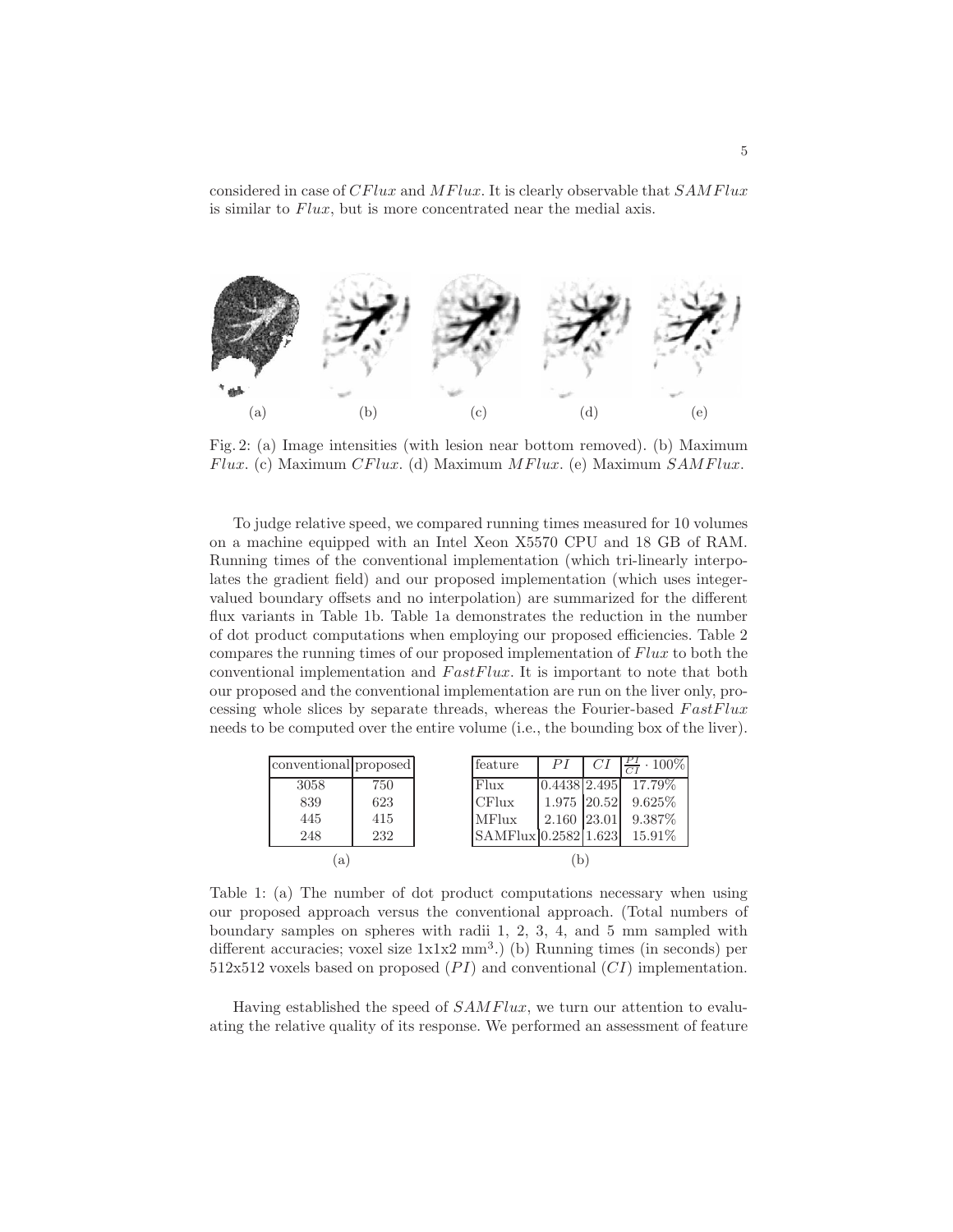| volume size<br>voxel size |                                                                                                          | total running times |    |    |                                                       |           |  |
|---------------------------|----------------------------------------------------------------------------------------------------------|---------------------|----|----|-------------------------------------------------------|-----------|--|
|                           | $\lceil \text{mm}^3 \rceil$                                                                              | РI                  | FI | CI | $\frac{PI}{FI} \cdot 100\% \frac{PI}{GI} \cdot 100\%$ |           |  |
|                           | $224 \times 289 \times 189 \times 0.71 \times 0.71 \times 0.80$   7.137 20.97 35.20                      |                     |    |    | 34.03%                                                | 20.28\%   |  |
|                           | 240 x 286 x 195 0.69 x 0.69 x 0.80 7.565 18.49 36.88                                                     |                     |    |    | $40.91\%$                                             | $20.51\%$ |  |
|                           | $316 \times 289 \times 162 \times 0.64 \times 0.64 \times 0.99 \times 731 \times 26.64 \times 44.08$     |                     |    |    | 32.77%                                                | 19.81\%   |  |
|                           | 339 x 255 x 1890.66 x 0.66 x 0.9008.81127.0938.96                                                        |                     |    |    | 32.52%                                                | 22.62%    |  |
|                           | $325 \times 258 \times 197 \mid 0.65 \times 0.65 \times 0.80 \mid \mid 9.559 \mid 28.56 \mid 42.75 \mid$ |                     |    |    | 33.47\%                                               | 22.36\%   |  |
|                           | 290 x 245 x 22910.71 x 0.71 x 0.92119.378138.27145.81                                                    |                     |    |    | 24.50\%                                               | 20.47\%   |  |
|                           | $274 \times 252 \times 22210.66 \times 0.66 \times 0.8019.201129.44147.11$                               |                     |    |    | 31.25\%                                               | 19.53%    |  |
|                           | $297 \times 267 \times 24110.66 \times 0.66 \times 0.80110.49135.16154.83$                               |                     |    |    | 29.84\%                                               | 19.13%    |  |
|                           | $354 \times 273 \times 19010.53 \times 0.53 \times 0.80111.52137.29158.12$                               |                     |    |    | 30.89\%                                               | 19.82\%   |  |
|                           | 348 x 247 x 204 0.59 x 0.59 x 0.84 10.28 35.03 47.78                                                     |                     |    |    | 29.35\%                                               | 21.52%    |  |
| average                   |                                                                                                          |                     |    |    | 31.95\%                                               | $20.61\%$ |  |

Table 2: Running times (in seconds) for Flux computation based on proposed  $(PI)$ , conventional  $(CI)$ , and  $FastFlux$  implementation  $(FI)$ .

responses on a centerline level and used expert annotated centerlines as groundtruth from 43 datasets. In the following, we denote the annotated centerline of a dataset by A, the set of voxels which represents it in the image domain.

For each dataset and flux variant, we thresholded the feature response volume to remove the worst  $t \cdot 100\%$  of positive responses, and varied t to obtain different binarizations. For each binarization, we computed a skeleton  $S_t$  of voxels using a thinning method  $[6]$  and compared it to the reference skeleton  $A$ . We therefore determined for each voxel  $p \in S_t$  the distance  $d_{\mathcal{A}}(p) = \inf_{q \in \mathcal{A}} d(p,q)$ , where  $d(p, q)$  is the Euclidean distance, and similarly for each voxel  $q \in A$  the distance  $d_{\mathcal{S}_t}(q) = \inf_{p \in \mathcal{S}_t} d(p, q)$ . Given these minimal distances and a maximally tolerable distance  $d_{max}$  of 2 mm, we determined the numbers

- $TP_t = |\{p \in \mathcal{S}_t \mid d_\mathcal{A}(p) \leq d_{max}\}|$  (true positives), (5)
- $FP_t = |\{p \in S_t \mid d_{\mathcal{A}}(p) > d_{max}\}|$  (false positives), (6)

$$
FN_t = |\{q \in \mathcal{A} \mid d_{\mathcal{S}_t}(q) > d_{max}\}| \quad \text{(false negatives)}.
$$
 (7)

Note that a number of true negatives cannot be defined properly as one-voxel wide skeletons are compared. Therefore, we used the traditional effectiveness measures precision (positive predictive value) and recall (true positive rate) to compute the  $F_1$ -score of  $S_t$  (extracted by the given feature from the current dataset) [1]. We determined an average  $F_1$ -score for each feature and each threshold t by averaging the numbers given by  $(5)$ ,  $(6)$ , and  $(7)$  over all datasets.

The obtained average  $F_1$ -score of  $SAMFlux$  is plotted over t in Fig 3. The average  $F_1$ -scores achieved by the conventional implementations of  $Flux, CFlux,$ and  $MFlux$  are shown as well for comparison, where 39 orientations,  $d$ , were considered in case of  $CFlux$  and  $MFlux$ . From Fig 3 it is noticeable that  $SAMFlux$ is similar to Flux. SAMFlux obtains its maximum of 0.73 at  $t = 92\%$  and Flux its maximum of 0.72 at  $t = 91\%$ . It can be observed that *SAMFlux* achieves better results for  $t \leq 92\%$  than CFlux and MFlux. This shows that SAMFlux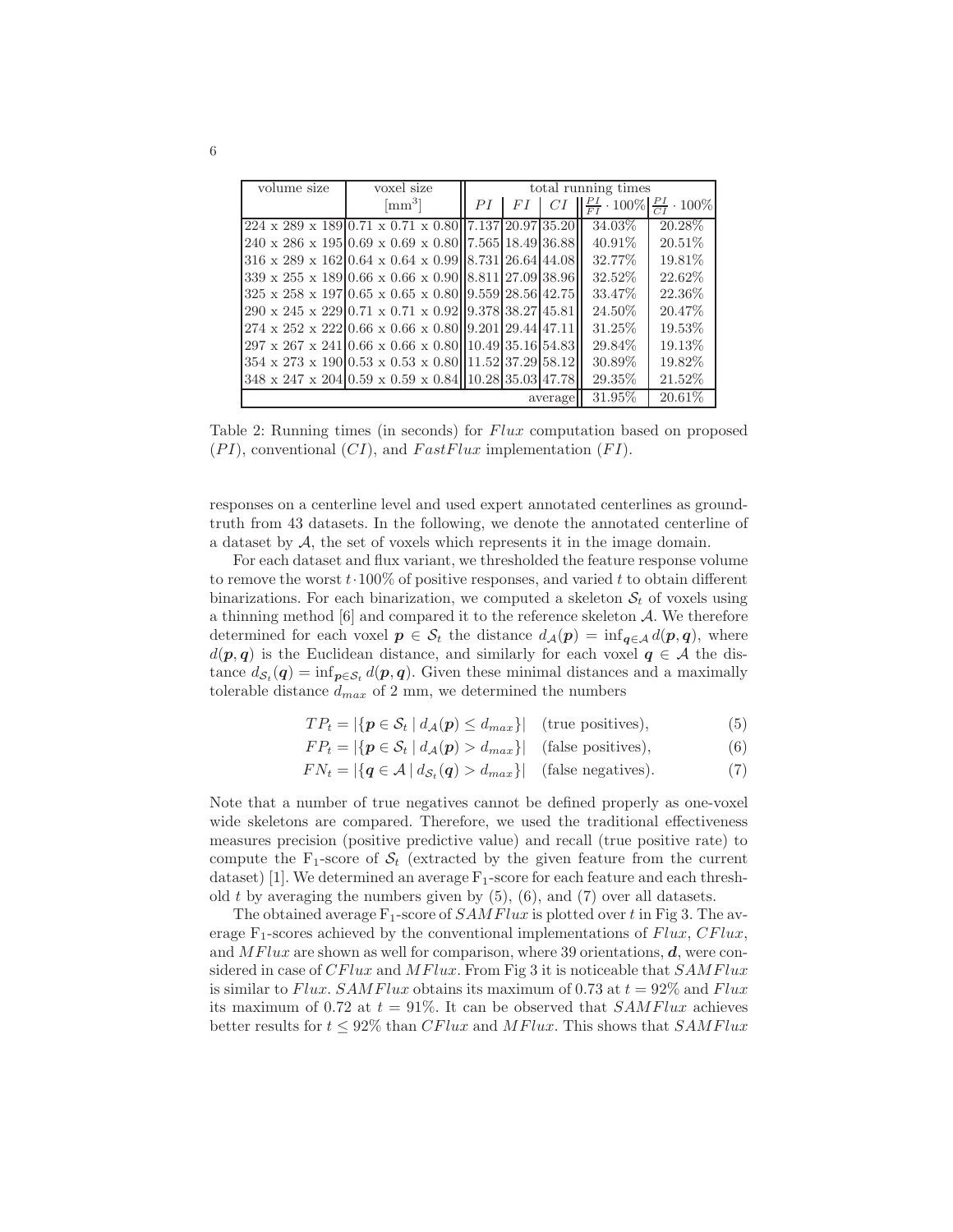is less dependent on  $t$ , which in turn is an indicator of its strength as a vessel discriminator. These observations agree with Fig 2, which suggests that  $CFlux$ as well as MFlux suffers more from noise. Based on our experiments, SAMFlux is applied in the clinic with a value of  $t = 92\%$ .



Fig. 3: Average  $F_1$ -scores (describing the average quality of the vessel discrimination) over a range of threshold values. Note that SAMFlux behaves similar to Flux and only slightly worse than MFlux.

To also study the best possible discriminative behavior of each feature, we compared the individual maximum  $F_1$ -scores achieved by them. This corresponds to having an optimal adaptive threshold selection method at hand, which would determine for each dataset the optimal threshold t. Box plots of these maxima are shown in Fig 4a. Again it can be observed that SAMFlux obtains an average similar to  $Flux$ , but it is only slightly worse than  $MFlux$  and more robust than Flux and the other variants. These observations are further emphasized by the direct comparison of  $SAMFlux$  and  $Flux$  in Fig 4b, where a positive difference indicates SAMFlux's advantage for the particular dataset.

## 5 Conclusions

In this paper, we presented a method for dramatically increasing the efficiency of non-Fourier-based implementations of flux as well as a novel flux formulation based on this termed  $SAMFlux$ . Our proposed implementation of  $Flux$  [10] was shown to run at 21% of the time needed for a conventional implementation and  $31\%$  of the time needed for the Fourier-based FastFlux. Computation of SAMFlux was found to require 0.26 sec on average per 512x512 slice while our efficient proposed version of Flux required 0.44 sec. Yet, SAMFlux was found to deliver comparable results and was slightly more robust to noise.

Our contributions allow for the inclusion of powerful non-linear characteristics into flux and facilitate its application on selected regions of interest in an image volume due to computation in the spatial (versus Fourier) domain. Given